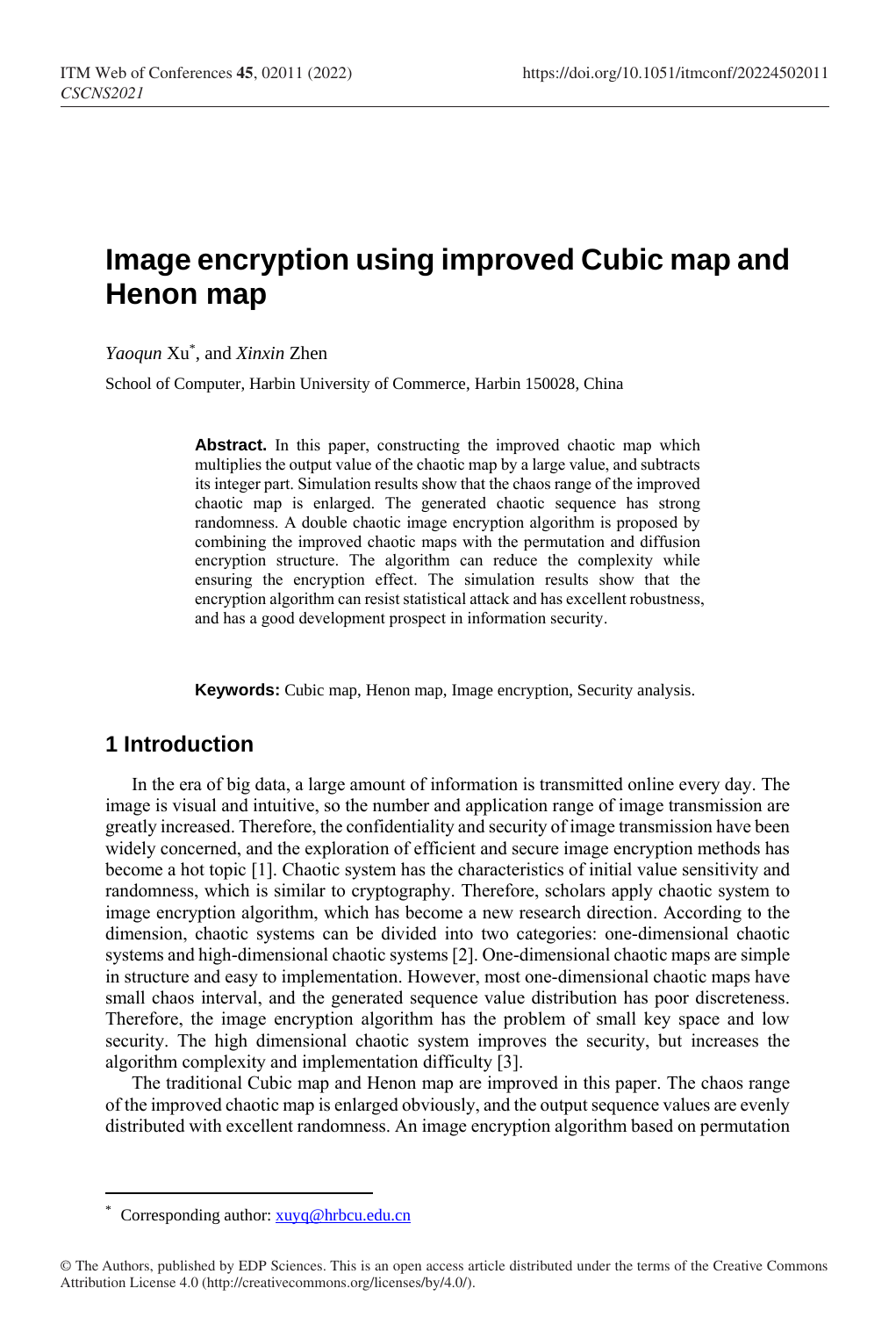and diffusion is designed by using the chaotic sequence generated by improved chaotic maps. The simulation results show that the algorithm can resist attack and improve the security.

### **2 Chaos map**

#### **2.1 Cubic map**

Cubic map [4] is a kind of simple chaotic dynamics model, and the mathematical formula is:

$$
x_{n+1} = F(\mu, x_n) = \mu \times x_n^3 - (1 - \mu) \times x_n \tag{1}
$$

The bifurcation diagram of Cubic map Fig. 1(a) depicts the influence of the value of  $\mu$ on the iteration process. When  $\mu \in [3.2, 4]$ , the dynamical system is chaotic at  $(-1,1)$ .

#### **2.2 Henon map**

Henon map is a classical two-dimensional discrete chaotic map with the following equations:

$$
\begin{cases} x_{n+1} = 1 + y_n - a x_n^2 \\ y_{n+1} = b x_n \end{cases} \tag{2}
$$

The bifurcation diagram of x component of Henon map is shown in Fig.1(c). It can be seen from the Fig.1(c) that Henon map has narrow chaos interval and simple chaotic orbit.

### **3 Improved chaotic map**

#### **3.1 Improved Cubic map**

In order to overcome the problem of narrow parameter interval of traditional Cubic map. Use the framework proposed by [5], an improved Cubic chaotic map is proposed in this paper, and the mathematical expression is shown as follows:

$$
x_{n+1} = (\mu \times x_n^3 - (1 - \mu)x_n) \times 2^{14} - floor((\mu \times x_n^3 - (1 - \mu)x_n) \times 2^{14}) \tag{3}
$$

The bifurcation diagram of the improved Cubic map is shown in Fig. 1(b).The improved Cubic map expands the parameter range of  $\mu$  when the model is in the chaotic state.



**Fig. 1.** The bifurcation diagram of the (a) Cubic map. (b) Improved Cubic map. (c) Henon map. (d) Improved Henon map.

#### **3.2 Randomness test of time series of improved Cubic map**

In order to verify the randomness of improved Cubic map, the international standard NIST test is adopted in this paper. NIST needs to run 15 tests, and at the end of each test comes up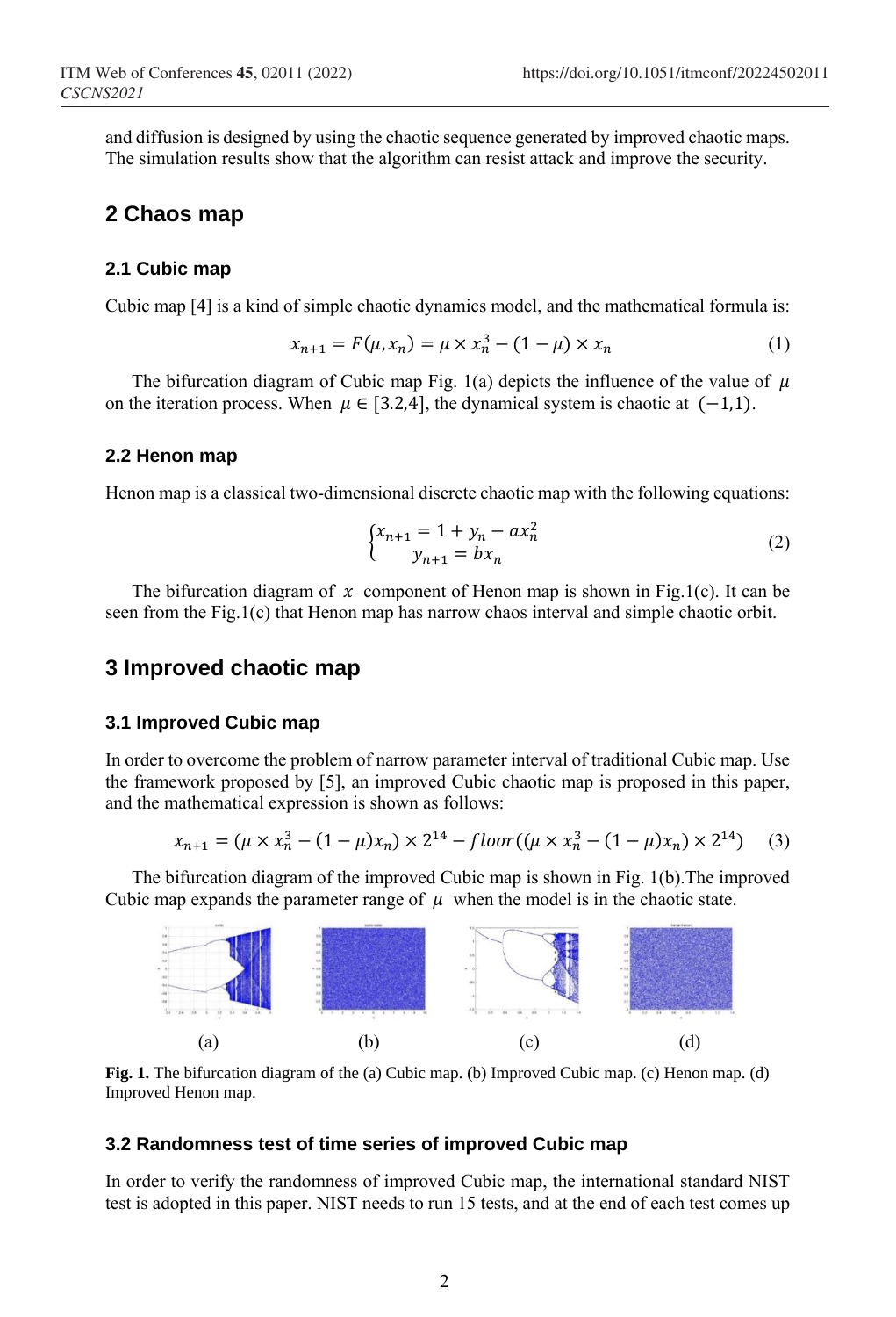with a p-value [6]. When p-value $>0.01$  indicates that the test passes. Formulas (4-5) is used to process the generated time series. The test results of the Table 1 shows that the time series generated by the model passes the NIST test and can be used in image encryption.

$$
s_i = (10^{10} \times x_i) \bmod 1 \tag{4}
$$

$$
y_i = \begin{cases} 0, & 0 \le s_i < 0.5\\ 1, & 0.5 \le s_i < 1 \end{cases}
$$
 (5)

|               | Subset                 | p-value  |    | Subset                  | p-value  |
|---------------|------------------------|----------|----|-------------------------|----------|
|               | Frequency              | 0.739918 | 9  | OverlappingTemplate     | 0.350485 |
| $\mathcal{D}$ | <b>Block Frequency</b> | 0.122325 | 10 | Universal               | 0.122325 |
|               | <b>Cumulative Sums</b> | 0.911413 | 11 | ApproximateEntropy      | 0.739918 |
|               | Runs                   | 0.534146 | 12 | RandomExcursions        | 0.818417 |
|               | LongsetRun             | 0.350485 | 13 | RandomExcursionsVariant | 0.445605 |
| h             | Rank                   | 0.739918 | 14 | Serial                  | 0.350485 |
|               | FFT.                   | 0.739918 | 15 | Linear Complexity       | 0.213309 |
|               | NonOverlappingTemplate | 0.911413 |    |                         |          |

**Table 1.** Test result of random sequence.

#### **3.3 Improved Henon map**

The mathematical formula of the improved Henon map is as follows:

$$
\begin{cases} x_{n+1} = (1 + y_n - a x_n^2) \times 2^{14} - floor((1 + y_n - a x_n^2) \times 2^{14}) \\ y_{n+1} = b x_n \times 2^{14} - floor(b x_n \times 2^{14}) \end{cases} \tag{6}
$$

The bifurcation diagram of the improved Henon map is shown in Fig. 1(d). The improved Henon map has improvement in the chaotic region and the scope of parameter influence.

#### **3.4 Randomness test of time series of improved Henon map**

The randomness of the time series generated by the improved Henon Map was analyzed by NIST. The results are shown in Table 2.

|                | Subset                 | p-value  |    | Subset                   | p-value  |
|----------------|------------------------|----------|----|--------------------------|----------|
|                | Frequency              | 0.739918 | 9  | OverlappingTemplate      | 0.739918 |
| $\overline{c}$ | <b>Block Frequency</b> | 0.739918 | 10 | Universal                | 0.745406 |
| 3              | <b>Cumulative Sums</b> | 0.534146 | 11 | ApproximateEntropy       | 0.534146 |
| 4              | Runs                   | 0.213309 | 12 | <b>RandomExcursions</b>  | 0.779684 |
| 5              | LongsetRun             | 0.911413 | 13 | RandomExcursionsVariant  | 0.681691 |
| 6              | Rank                   | 0.350485 | 14 | Serial                   | 0.534146 |
| ┑              | <b>FFT</b>             | 0.739918 | 15 | <b>Linear Complexity</b> | 0.601620 |
| 8              | NonOverlappingTemplate | 0.991468 |    |                          |          |

**Table 2.** Test result of random sequence.

### **4 Image encryption**

Firstly, read image A of size  $M \times N$ .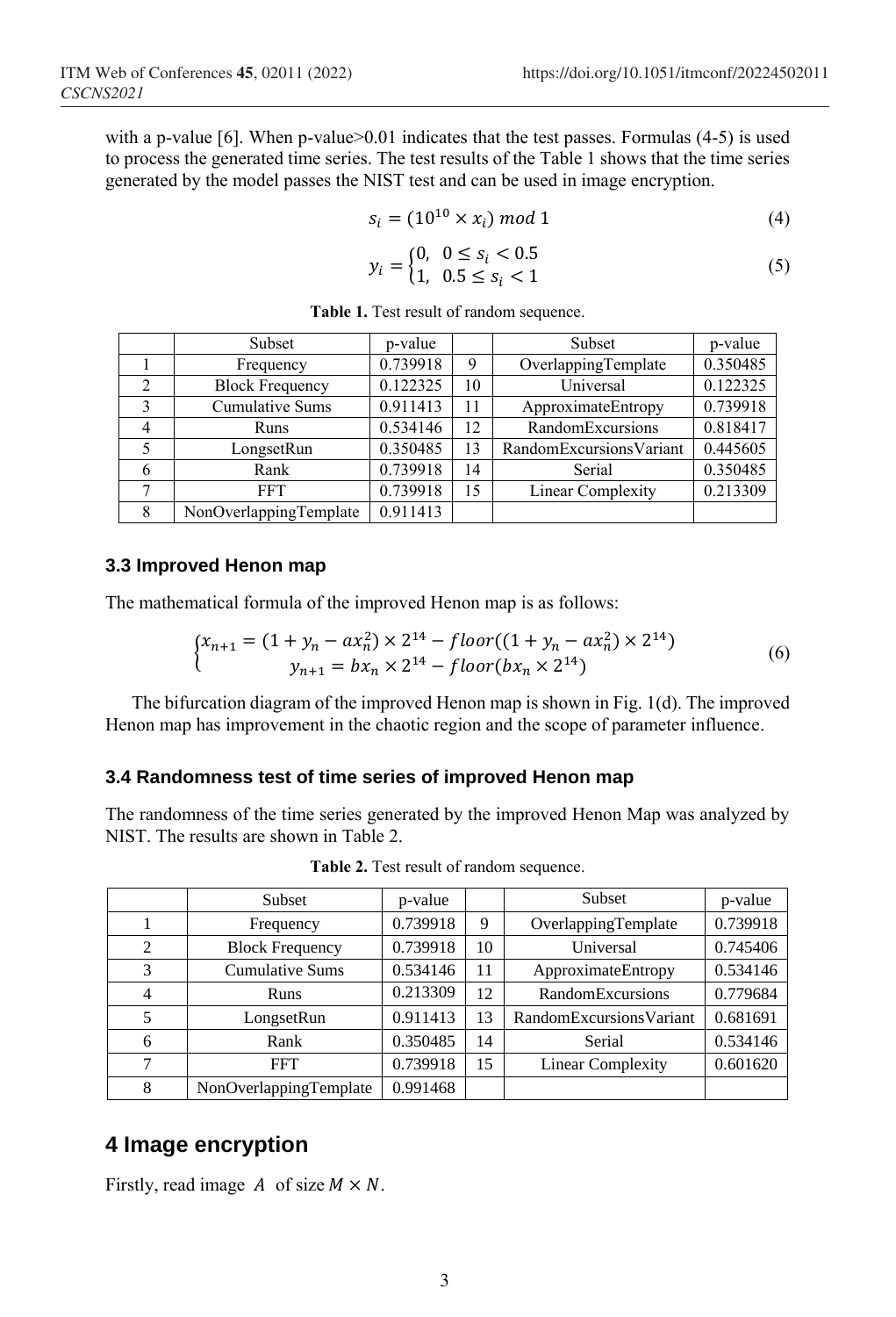Secondly, two groups of chaotic time series  $\{x_M\}$  and  $\{y_N\}$  were generated by changing the initial value and using the improved Cubic map to permutate the image.  $\{x_M\}$ and  $\{y_N\}$  are processed by formula (7) and (8), new sequences  $\alpha$  and  $\beta$  are obtained.

$$
a = floor(x_iM) + 1 \tag{7}
$$

$$
b = floor(y_iN) + 1 \tag{8}
$$

Thirdly, transpose the row and column positions of the image according to the permutate matrix composed of sequence  $\alpha$  and  $\beta$ , and get the permutated image.

Fourthly, improved Henon map is used to generate two chaotic sequences  $\{x_{M \times N}\}\$ and  $\{y_{M\times N}\}\;$  by iterating  $M \times N$  with different initial values.

Fifthly, take the pixel value in the permutated image and set the serial number of the point as *n*. Use formulas (9) to process sequences  $\{x_{M\times N}\}\$  and  $\{y_{M\times N}\}\$ . If  $n$  is odd, the encryption key is constructed using sequence  $\{x_{M\times N}\}\)$ , otherwise sequence  $\{y_{M\times N}\}\)$  is used.

$$
key(n) = mod(floor(s(n) \times 10^{15}), 256)
$$
\n
$$
(9)
$$

Sixthly, xor operation between pixel value in permutated image and encryption key value to obtain the encrypted pixel value. After all pixels are operated, the encrypted image  $A'(i,j)$ is obtained. The decryption process is the reverse of the above encryption process.

### **5 Experimental results and security analysis**

#### **5.1 Simulation result**

Matlab is used to conduct simulation experiments on the image, and the obtained encryption results are shown in Fig. 2. The encrypted image cannot obtain any information.



**Fig. 2.** Lena (a) Encrypted image. (b) Decrypted image. House. (c) Encrypted image. (d) Decrypted.

#### **5.2 Information entropy**

Information entropy can analyze the uncertainty of image. The mathematical formula is:

$$
H(x) = -\sum_{i=0}^{n} p(x_i) \log_2 p(x_i)
$$
 (10)

The information entropy of Lena's encrypted image is 7.9993, which is close to the theoretical value. It indicates that the encrypted image can resist statistical analysis.

#### **5.3 Histogram analysis**

Histogram analyzes the distribution of pixel values in an image [7]. Fig. 3 shows the histogram before and after encryption. The pixel values in the encrypted image are evenly distributed. This means that image information cannot be collected using statistical analysis.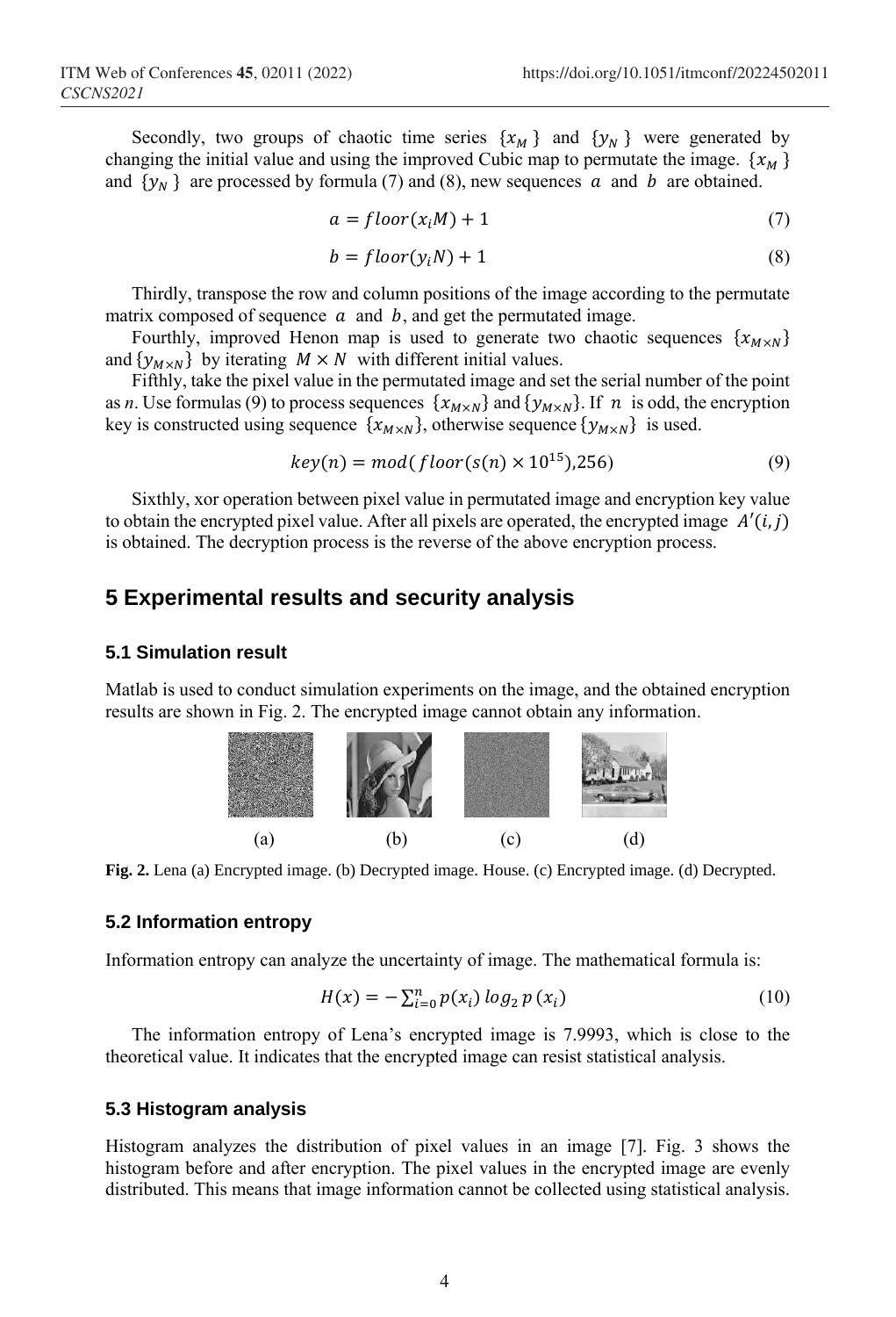

**Fig. 3.** Lena (a) Plain image. (b) Encrypted image. House (c) Plain image. (d) Encrypted image.

#### **5.4 Data loss and noise attack**

Some pixel values in the encrypted image are set to 0 to simulate data loss dur. Add noise to the encrypted image to simulate the attack. As can be seen from the Fig. 4, the resolution of the decrypted image is reduced. However, the effective information can still be recognized, which proves that the algorithm can resist clipping and noise attack well.



**Fig. 4.** (a) The encrypted image with 10% data loss. (b) The encrypted image added with 10% noise. (b) The decrypted image of (a). (e) The decrypted image of (b).

# **6 Conclusion**

To overcome the defects of traditional Cubic map and Henon map, improved chaotic maps are proposed. The improved chaotic map has a wider chaotic interval and the sequence values are evenly distributed. The chaotic sequence generated by improved chaotic maps is used to encrypt the image through the structure of permutation and diffusion. The security of the algorithm is proved by analyzing the simulation results.

This work was funded by Nature Science Foundation of Heilongjiang, grant number (LH2021F035).

## **References**

- 1. Y. Zhang, The unified image encryption algorithm based on chaos and Cubic S-Box, J. Information Sciences, 450(2108)361-377.
- 2. K. Noura, S. Amany, A. Mahmoud, An efficient color/grayscale image encryption scheme based on hybrid chaotic maps, J. Optics and Laser Technology, 143(2021).
- 3. Q. Xu, K. S, C. C, C. Z, A fast image encryption algorithm based on compressive sensing and hyperchaotic map, J. Optics and Lasers in Engineering, 121(2019)203-214.
- 4. J. Feng, J. Zhang, X. Zhu, W. Lian, A novel chaos optimization algorithm, J. Multimedia Tools and Applications, 76(2017)7405-17436.
- 5. C. Pak, L. Huang. A new color image encryption using combination of the 1D chaotic map, J. Signal Processing, 138(2017)129-137.
- 6. I. Yasser, F. Khalifa, A. Mohamed, A.S. Samrah, O. Abedinia, New image encryption scheme based on hybrid chaotic maps, J. Complexity, 2020(2020).